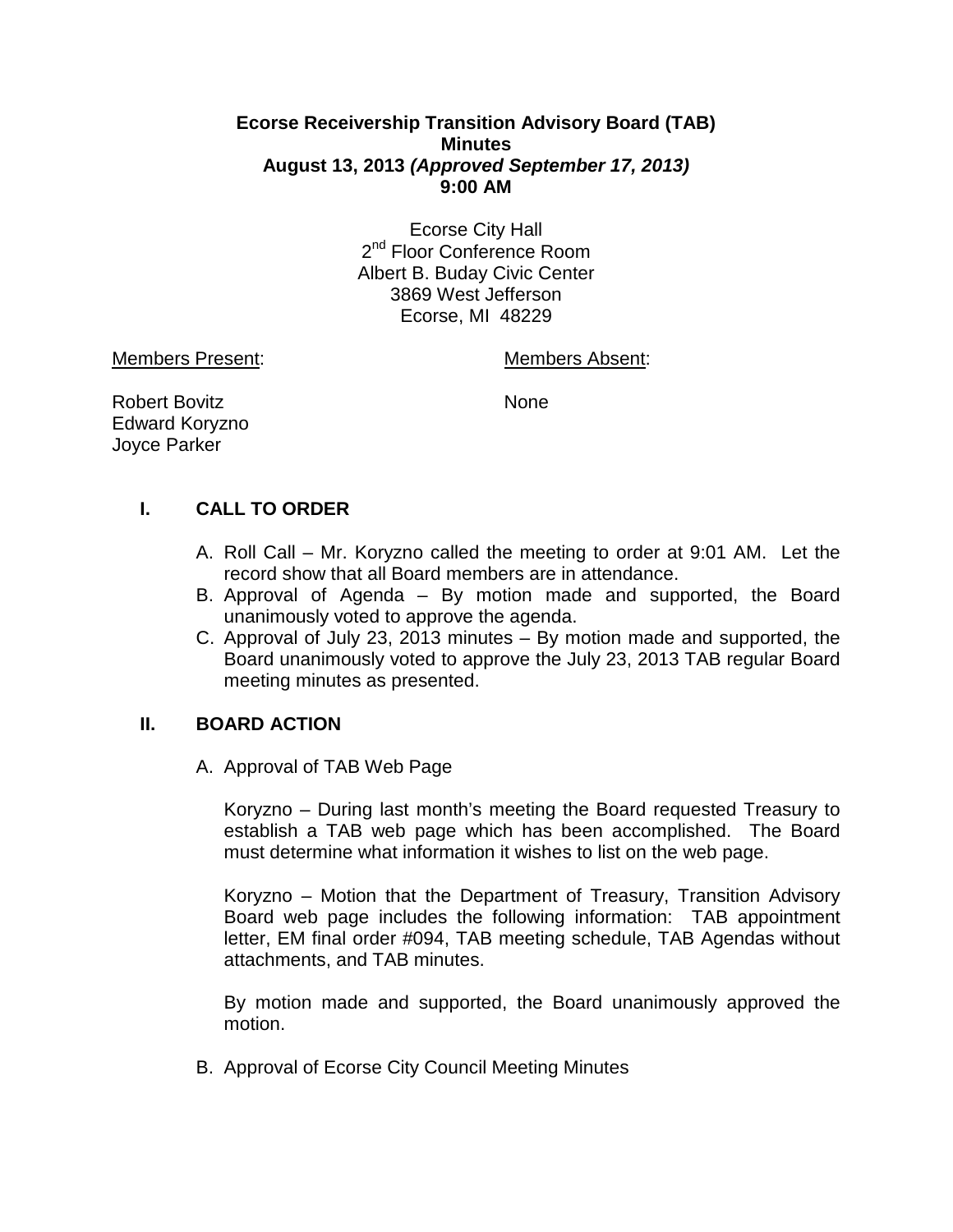Koryzno – It seems prudent to adopt a resolution providing for blanket approval of all resolutions approving City Council meeting minutes. I would still like to review the minutes and inquire about any items that appear questionable.

Parker – What about closed session minutes?

Koryzno – Closed session minutes are not public, therefore do not fall into this category.

Koryzno – Motion that the TAB approves the following guidelines regarding Ecorse City Council Meeting Minutes:

- 1. Until further notice the TAB hereby approves the resolutions of City Council approving its minutes of a council meeting;
- 2. The City Clerk and City Administrator shall be sent copies of this resolution;
- 3. This resolution shall stand as evidence of the TAB's approval of City Council resolutions approving its minutes on or after May 14, 2013 of this resolution and until such time as this resolution is modified or revoked by the Tab; and
- 4. The City Clerk and/or the City Administrator shall continue to provide copies of approved City Council minutes.

By motion made and supported, the Board unanimously approved the motion.

C. Approval of Ecorse City Council Resolutions and Ordinances

Koryzno – The Board is charged via EM order #094 to approve all ordinances and resolutions adopted by the Ecorse City Council. This will be a monthly agenda item. Today we are considering those ordinances and resolutions approved by Council after May 1, 2013, the Board's appointment date.

Parker – Items that speak to finance e.g. in the June 11, 2013 minutes item #118.13 related to awarding local contractors for demolition. This resolution states the firm but not the dollar amount and how the award will take place.

Openlander – This resolution is for emergency board ups with Brazil Construction. Mr. Openlander will provide the Board with a table that has all financial numbers related to this item.

Koryzno – This item – 118.13 from June 11, 2013 council meeting is not approved until additional detail is provided to the Board.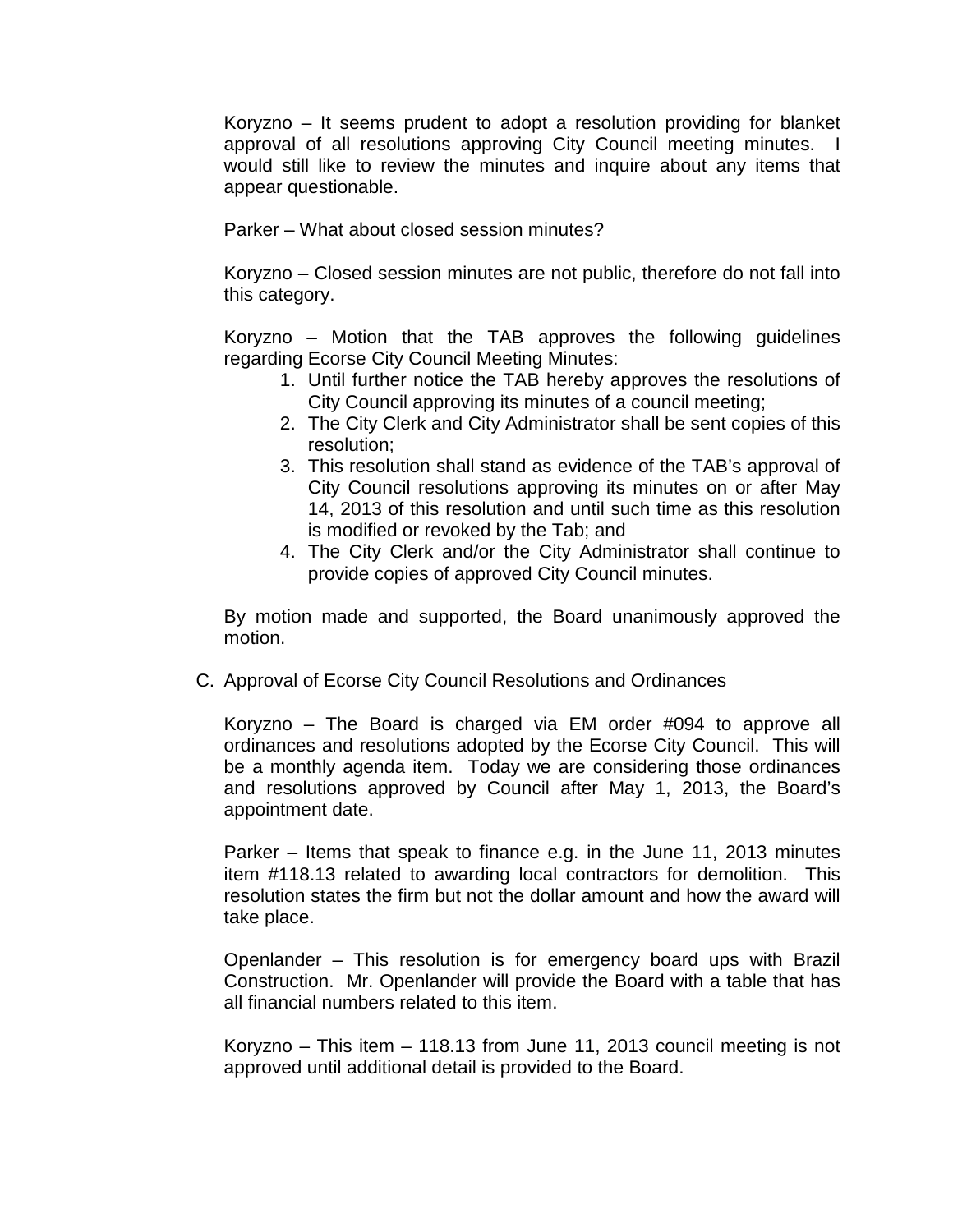Parker – Another item from the June 25, 2013 council meeting – item #119.13 does not have sufficient information for approval. It appears that it was approved and then unapproved?

Openlander – This item is related to tree removal where trees have raised sidewalks causing a trip hazard. After the item was approved we had concerns about dye in the mulch that would be used. Council reconsidered this and approved the un-dyed mulch at the same cost.

Parker – Also, in the June 25, 2013 council meeting the professional services agreement for Jack Durbin was tabled – item 118.13. What is the status?

Openlander – It is still under discussion with City Council. City Council would like to have a working session to review the engineering services. This item is rescheduled for approval at its August 20, 2013 council meeting.

Koryzno – Item 118.13 from the June 25, 2013 council meeting is not approved by the TAB at this time. It will be reconsidered after it comes back to Ecorse City Council at its August 20, 2013 meeting.

Koryzno – Motion to approve the resolutions and ordinances adopted by the Ecorse City Council at their meetings held on May 14, 2013, June 11, 2013, July 9, 2013; and July 23, 2013 are approved with the exception of:

Item #118.13 – June 11, 2013 – Brazil Construction Item #118.13 – June 25, 2013 – Jack Durbin Contract

By motion made and supported, the Board unanimously approved the motion.

#### **III. Discussion Items**

A. June 2013 Monthly Budget to Actual Financial Report

Koryzno – The financial report has been reviewed by Treasury staff and questions were raised. Mr. Openlander provided a response to those questions. (attached)

Openlander – Referred to the responses given in the memo of August 12, 2013 from Timothy McCurley, Contracted Controller.

Item  $#1$  – No questions from the Board regarding the answer to this item.

Item #2 – Parker – Does the report balance out from salary and wages vs. contract and positions?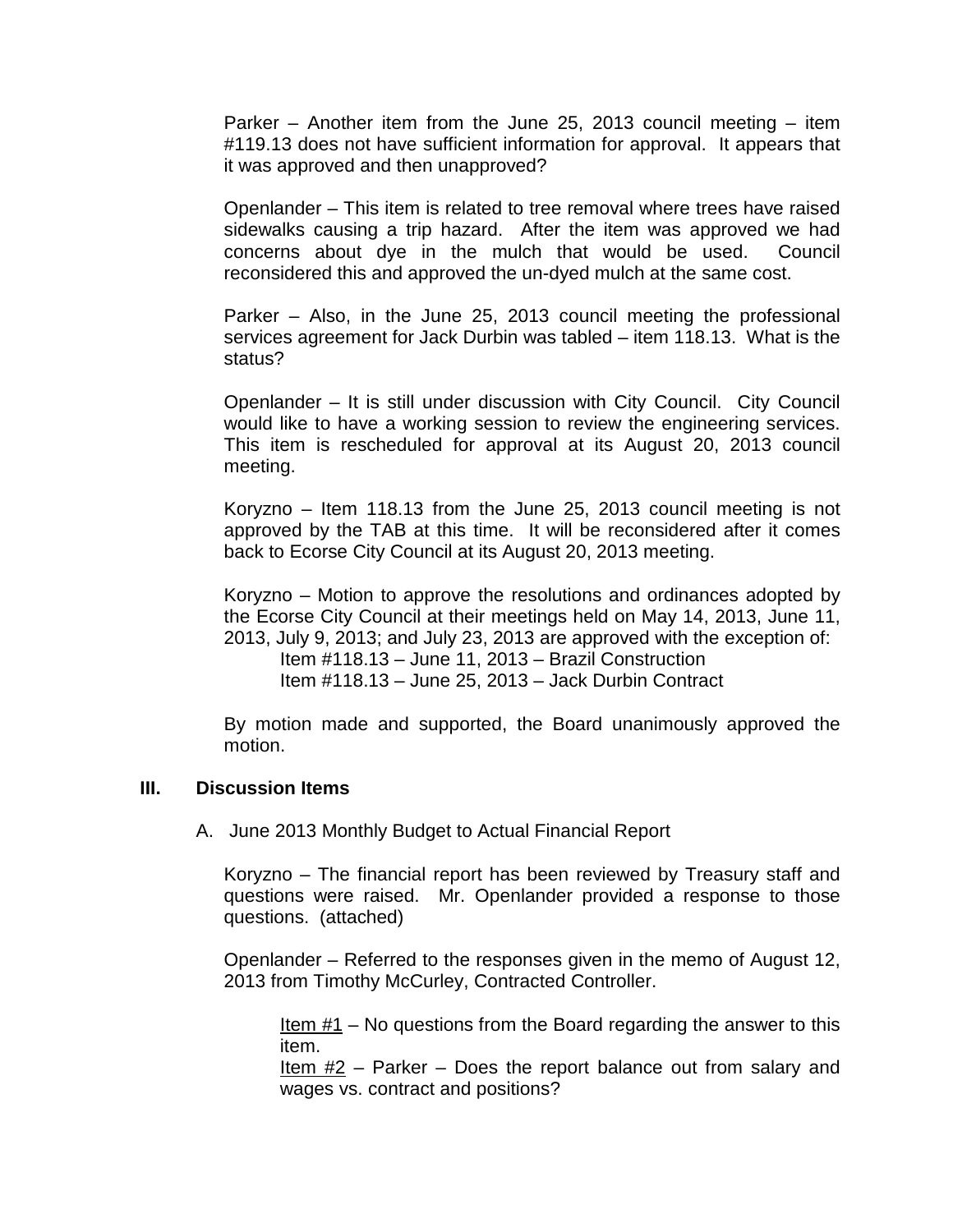Openlander – Yes it does, for the positive. Item  $#3$  – Parker – What is the amount referenced? Openlander - \$7,800 Item  $#4 -$  No questions from the Board regarding the answer to this item. Item  $#5$  – Koryzno – This issue seems to be more of a timing issue than anything else, is that correct? Openlander – Yes, that is correct. Item #6 – Parker – How does this impact the budget? Openlander – There is no impact to the budget; it simply provides more accuracy to the revenue lines. (In the current year budget, I have reduced the revenue projections for permits. It appeared that the revenue projections in the previous year were too high.)

Other questions raised:

Parker – Does this report include the budget amendment that was included at year-end?

McCurley – Yes. The year-end budget amendment was divided up into various accounts.

Parker – Has that been integrated into the report? Does the report reflect closing out the fiscal year?

McCurley – No. Some of the accruals are still outstanding. The numbers in the report are preliminary until accruals are in and not outstanding.

Parker – The overall legal line item in the Attorney's budget is over \$600,000. Is this normal?

McCurley – We anticipate the numbers going down. Outside attorneys account for the majority of this number. We do not know specifically what lawsuits there will be. Most cases we get are not typical.

B. Establish deadline for Agenda Item Submissions to TAB

Koryzno – I would propose establishing a deadline for City of Ecorse representatives to submit items for consideration to the TAB no later than 10 calendar days prior to the TAB meeting date.

Parker – Ms. Parker suggested that if there are items that require TAB action that the City provides the agenda item with details for review beforehand.

Koryzno – Addressing Mr. Openlander and Councilmember Elem – Does this recommendation work for you both?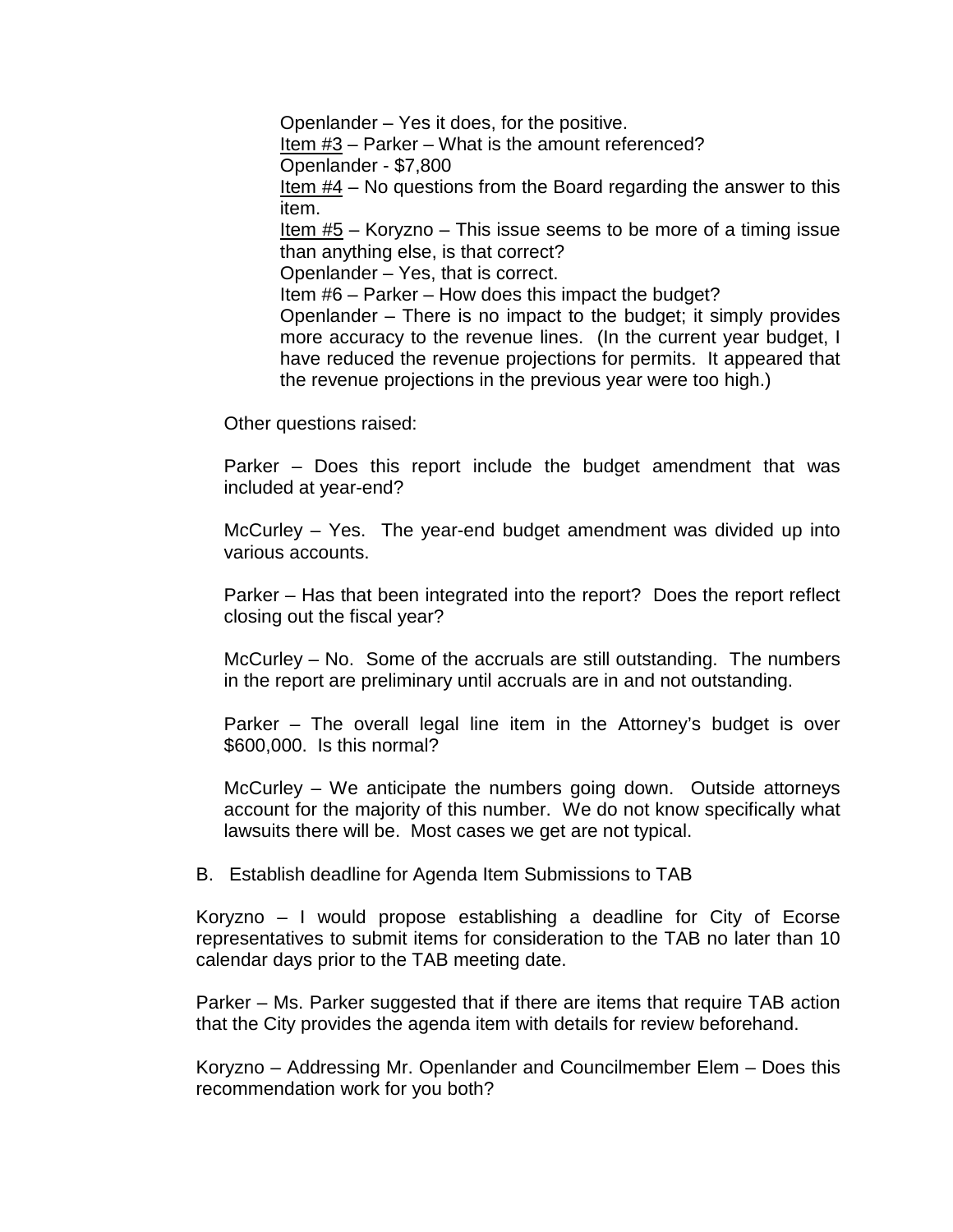Openlander – Yes it does. Elem – Yes it does.

## **IV. Public Comment**

No public comments.

### **V. Other Business**

Parker – There is pending litigation re the Randall lawsuit. If there is urgency should we hear the Attorney's comments on this matter?

Folk – This matter has been pending for one year. The settlement amount is \$12,500. City Council did not have enough votes at its regular meeting. They held a special meeting last Friday and approved the settlement. We would like TAB approval as soon as possible as we are fearful that the plaintiff will go forward with more money if not settled soon.

Parker – Has everyone already agreed to settle on this matter except the TAB?

Folk – Yes.

Parker – Any litigation from this point forward should come to the TAB for approval before you reach a settlement.

Koryzno – Motion to add the lawsuit Randall vs. City of Ecorse (case file #12- 004623-CD).

By motion made and supported, the Board unanimously approved the motion.

## **ADDED AGENDA ITEM PER ABOVE APPROVED MOTION**

A. Lawsuit Randall vs. City of Ecorse (case file #12-004623-CD). Item to settle with plaintiff Randall in the amount of \$12,500. Approved by the plaintiff and City Council at its special meeting held on Friday, August 9, 2013.

Koryzno – Motion to approve settlement of lawsuit Randall vs. City of Ecorse (case file #12-004623-CD) in the amount of \$12,500.

By motion made and supported, the Board unanimously approved the motion.

## **VI. MOTION TO ADJOURN**